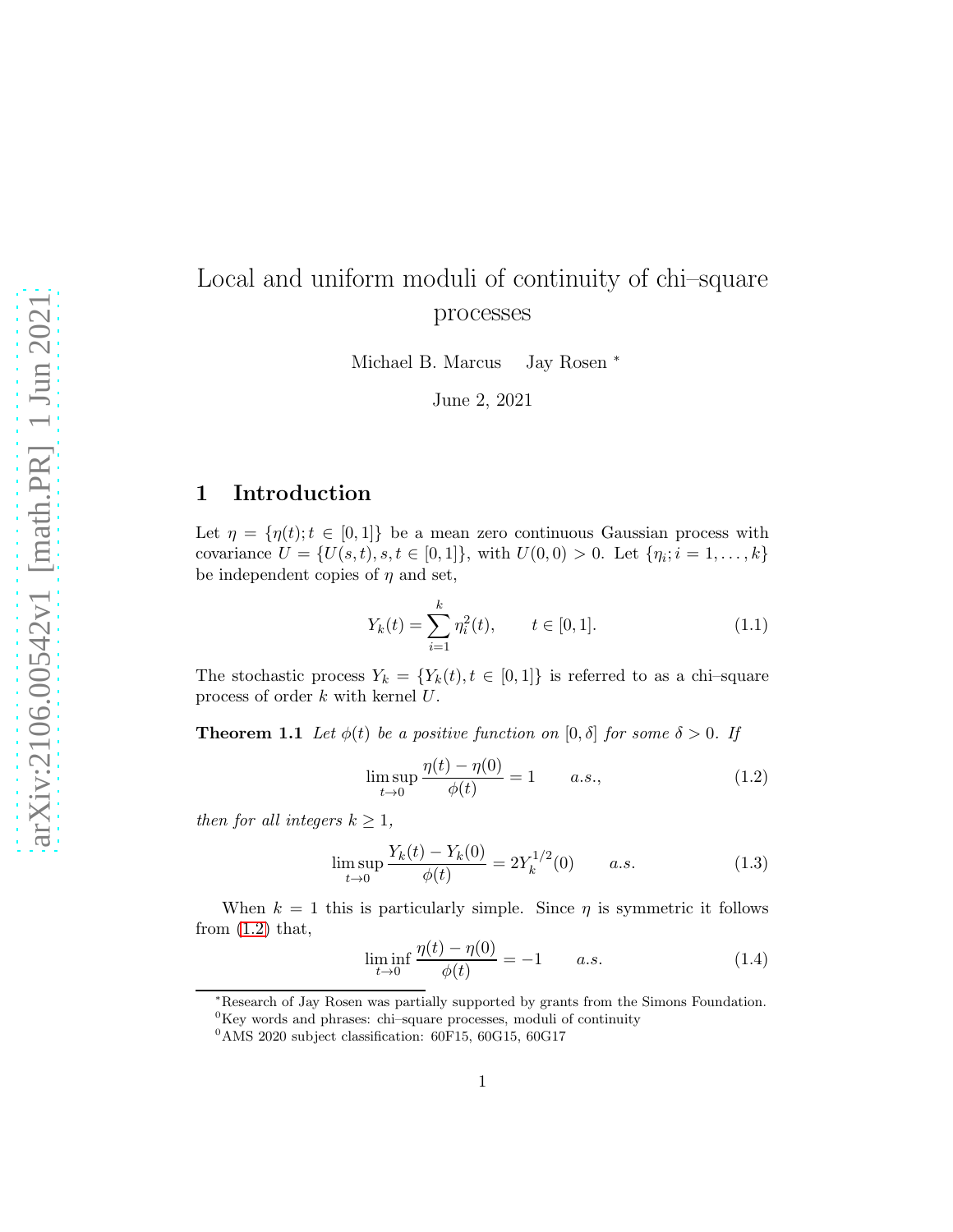Therefore, writing  $Y_1(t) - Y_1(0) = (\eta(t) - \eta(0))(\eta(t) + \eta(0))$  and using the continuity of  $\eta$ , we see that

$$
\limsup_{t \to 0} \frac{Y_1(t) - Y_1(0)}{\phi(t)} = 2(\eta(0) \vee -\eta(0)) \qquad a.s., \tag{1.5}
$$

which is  $(1.3)$ .

A result similar to Theorem [1.1](#page-0-2) for the limiting behavior of chi–square sequences at infinity is given in [\[2,](#page-10-0) Lemma 6.5].

Set

<span id="page-1-0"></span>
$$
\sigma^{2}(u,v) = E(\eta(u) - \eta(v))^{2} \quad \text{and} \quad \tilde{\sigma}^{2}(x) = \sup_{|u-v| \le x} \sigma^{2}(u,v). \quad (1.6)
$$

<span id="page-1-3"></span>**Theorem 1.2** Assume that  $\inf_{t \in [0,1]} U(t,t) > 0$  and,

<span id="page-1-2"></span>
$$
\lim_{x \to 0} \tilde{\sigma}^2(x) \log 1/x = 0. \tag{1.7}
$$

Let  $\varphi(t)$  be a positive function on [0, 1]. Then if

<span id="page-1-1"></span>
$$
\lim_{h \to 0} \sup_{\substack{|u-v| \le h \\ u,v \in \Delta}} \frac{\eta(u) - \eta(v)}{\varphi(|u-v|)} = 1 \qquad a.s., \tag{1.8}
$$

for all intervals  $\Delta \subset [0,1]$ , it follows that for all intervals  $\Delta \subset [0,1]$  and all integers  $k \geq 1$ ,

<span id="page-1-4"></span>
$$
\lim_{h \to 0} \sup_{\substack{|u-v| \le h \\ u,v \in \Delta}} \frac{Y_k(u) - Y_k(v)}{\varphi(|u-v|)} = 2 \sup_{u \in \Delta} Y_k^{1/2}(u), \quad a.s. \tag{1.9}
$$

When  $\eta$  is a continuous Gaussian process with stationary increments,  $\sigma^2(u, v)$  in [\(1.6\)](#page-1-0) can be written as  $\sigma^2(u - v, 0)$ . In this case if  $\tilde{\sigma}^2(x)$  is asymptotic to an increasing function at  $0$ , then  $(1.8)$  implies  $(1.7)$ . We discuss this further in Remark [2.1.](#page-10-1)

An extensive treatment of Gaussian processes satisfying [\(1.2\)](#page-0-0) and [\(1.8\)](#page-1-1) is given in [\[1,](#page-10-2) Chapter 7].

## 2 Proofs

**Proof of Theorem [1.1](#page-0-2)** Let  $\eta_i(t)$ ,  $i = 1, \ldots, k$ , be independent copies of  $\eta(t)$ . We write,

$$
\eta_i^2(t) - \eta_i^2(0) = (\eta_i(t) - \eta_i(0))(\eta_i(t) + \eta_i(0))
$$
\n
$$
= (\eta_i(t) - \eta_i(0))(2\eta_i(0) + (\eta_i(t) - \eta_i(0)))
$$
\n
$$
= 2(\eta_i(t) - \eta_i(0))\eta_i(0) + (\eta_i(t) - \eta_i(0))^2.
$$
\n(2.1)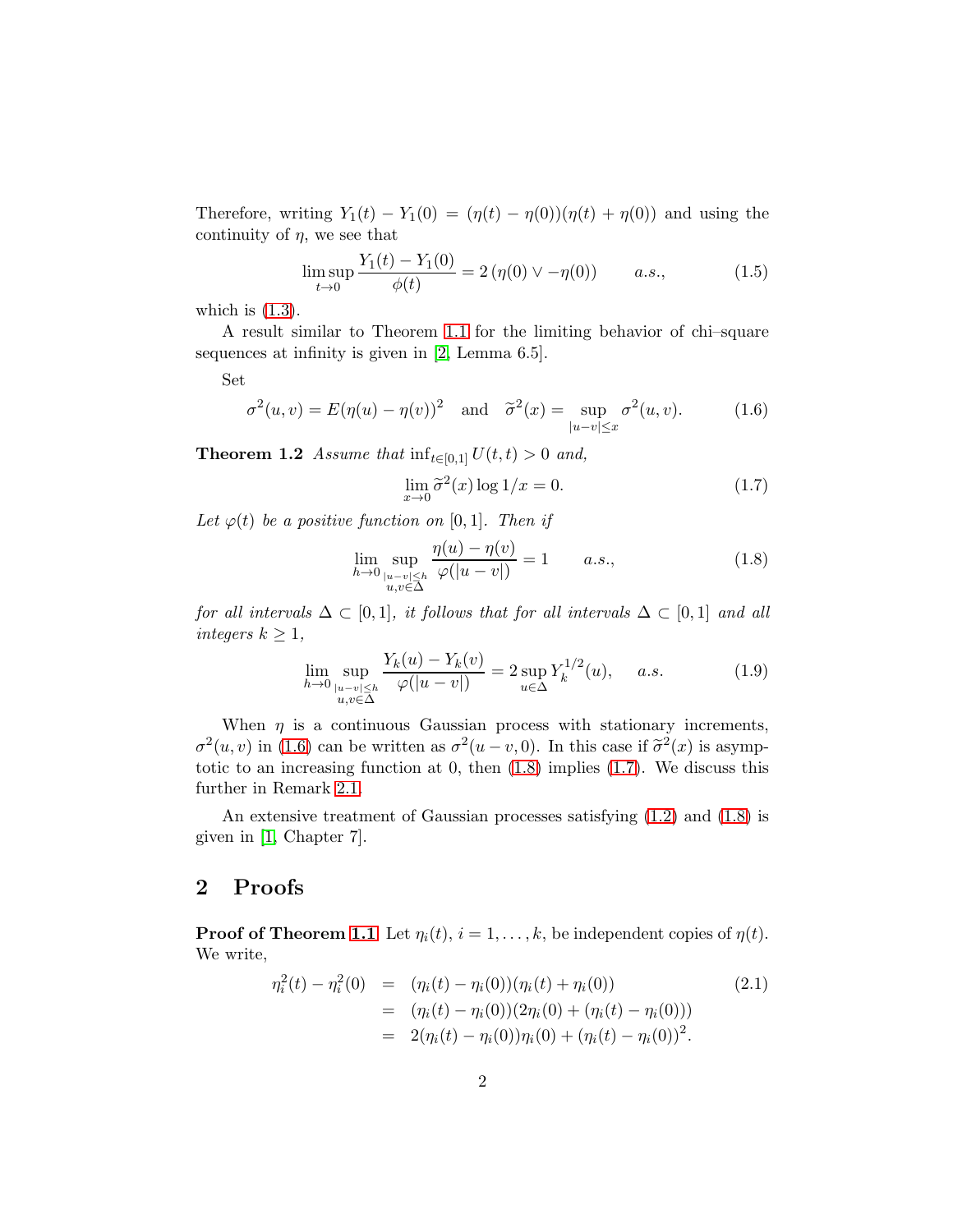By [\(1.2\)](#page-0-0)

$$
\limsup_{t \to 0} \frac{\sum_{i=1}^{k} (\eta_i(t) - \eta_i(0))^2}{\phi(t)} \le \sum_{i=1}^{k} \limsup_{t \to 0} \frac{|\eta_i(t) - \eta_i(0)|}{\phi(t)} \lim_{t \to 0} |\eta_i(t) - \eta_i(0)| = 0.
$$
\n(2.2)

Consequently, using [\(1.1\)](#page-0-3) we see that,

$$
\limsup_{t \to 0} \frac{Y_k(t) - Y_k(0)}{\phi(t)} = \limsup_{t \to 0} \frac{2 \sum_{i=1}^k (\eta_i(t) - \eta_i(0)) \eta_i(0)}{\phi(t)}.
$$
 (2.3)

Write,

<span id="page-2-1"></span>
$$
(\eta_i(t) - \eta_i(0))\eta_i(0)
$$
\n
$$
= \left(\eta_i(t) - \frac{U(0,t)}{U(0,0)}\eta_i(0)\right)\eta_i(0) - \left(\frac{U(0,0) - U(0,t)}{U(0,0)}\right)\eta_i^2(0).
$$
\n(2.4)

We show below that

<span id="page-2-2"></span>
$$
\limsup_{t \to 0} \frac{|U(0,0) - U(0,t)|}{U(0,0)\phi(t)} = 0.
$$
\n(2.5)

Consequently,

<span id="page-2-0"></span>
$$
\limsup_{t \to 0} \frac{Y_k(t) - Y_k(0)}{\phi(t)} = \limsup_{t \to 0} \frac{2 \sum_{i=1}^k \left( \eta_i(t) - \frac{U(0,t)}{U(0,0)} \eta_i(0) \right) \eta_i(0)}{\phi(t)}.
$$
 (2.6)

Let  $\{\xi_i(t), t \in [0,1]\}, i = 1, \ldots, k$ , be independent copies of a mean zero Gaussian process  $\{\xi(t), t \in [0,1]\},$  and set  $\vec{\xi}(t) = (\xi_1(t), \ldots, \xi_k(t))$ . Let  $\vec{v} \in R^k$ with  $\|\vec{v}\|_2 = 1$ . Computing the covariances we see that,

<span id="page-2-3"></span>
$$
\{(\vec{v} \cdot \vec{\xi}(t)), t \in [0, 1]\} \stackrel{law}{=} \{\xi(t), t \in [0, 1]\}.
$$
 (2.7)

(This relationship is used by P. Revesz in [\[3,](#page-10-3) Theorem 18.1] to obtain LILs for Brownian motion in  $R^k$ .)

Therefore, since  $(\eta_i(t) - (U(0,t)/U(0,0))\eta_i(0))$  and  $\eta_i(0)$  are independent for  $i = 1, \ldots, k$ , we see that,

$$
\left\{ \left( \vec{\eta}(t) - \frac{U(0, t)}{U(0, 0)} \vec{\eta}(0) \right) \cdot \frac{\vec{\eta}(0)}{\|\vec{\eta}(0)\|_2}, t \in [0, 1] \right\}
$$
\n
$$
\stackrel{law}{=} \left\{ \left( \eta(t) - \frac{U(0, t)}{U(0, 0)} \eta(0) \right), t \in [0, 1] \right\},
$$
\n(2.8)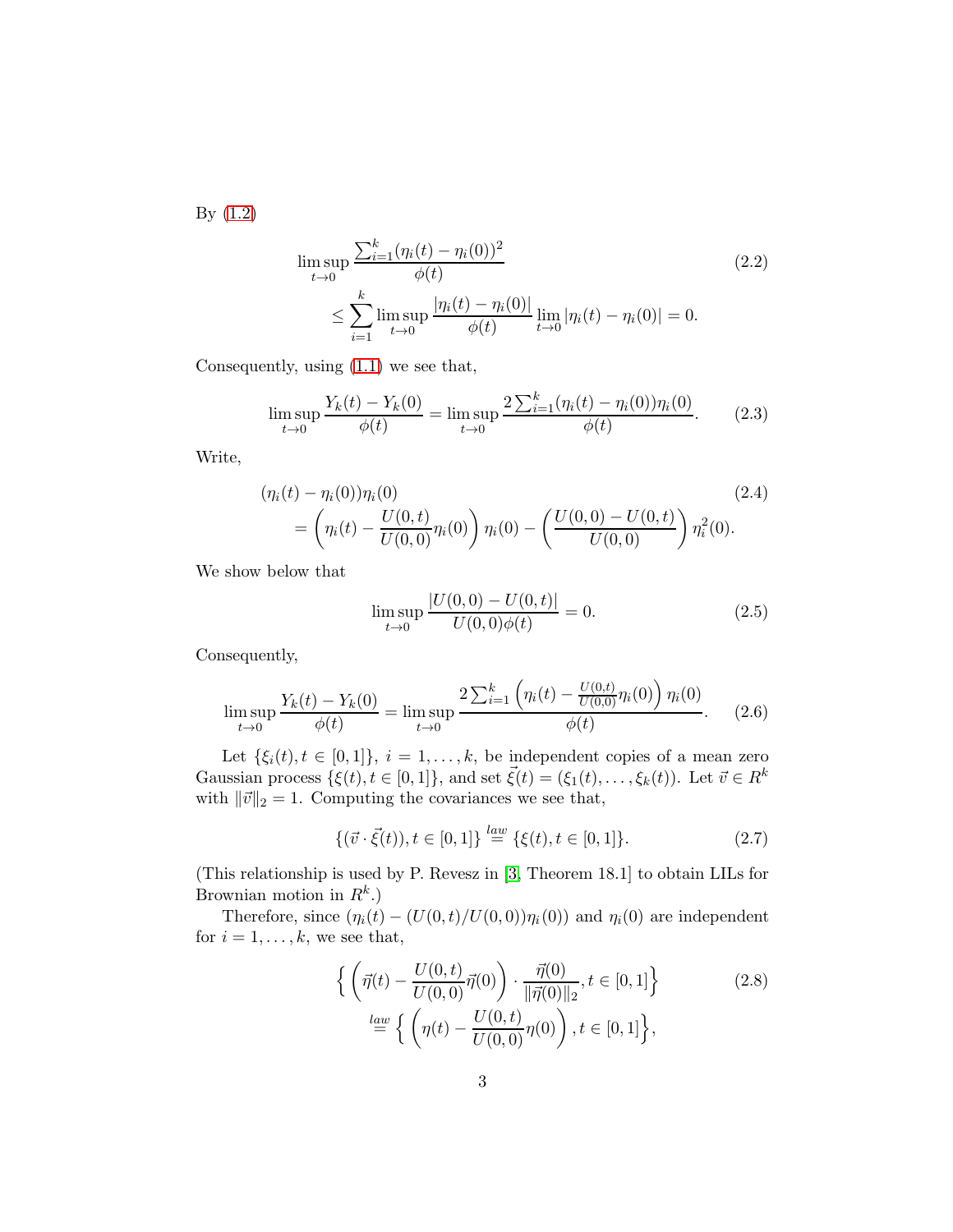where  $\vec{\eta}(t) = (\eta_1(t), \dots, \eta_k(t))$ . Consequently, [\(2.6\)](#page-2-0) implies that

$$
\limsup_{t \to 0} \frac{Y_k(t) - Y_k(0)}{\phi(t) \|\vec{\eta}(0)\|_2} \stackrel{law}{=} \limsup_{t \to 0} \frac{2\left(\eta(t) - \frac{U(0,t)}{U(0,0)}\eta(0)\right)}{\phi(t)}.
$$
 (2.9)

Using  $(2.4)$  again and  $(2.5)$  we see that this implies that,

$$
\limsup_{t \to 0} \frac{Y_k(t) - Y_k(0)}{\phi(t) \|\vec{\eta}(0)\|_2} \stackrel{law}{=} \limsup_{t \to 0} \frac{2(\eta(t) - \eta(0))}{\phi(t)} = 2,\tag{2.10}
$$

where the last equality uses  $(1.2)$ . Since,

<span id="page-3-0"></span>
$$
\|\vec{\eta}(0)\|_2 = \left(\sum_{i=1}^k \eta_i^2(0)\right)^{1/2} = Y_k^{1/2}(0),\tag{2.11}
$$

we obtain  $(1.3)$ .

To obtain  $(2.5)$  we first note that it follows from  $(1.2)$  that,

<span id="page-3-1"></span>
$$
\phi(t) = (E(\eta(t) - \eta(0)))^{2})^{1/2}h(t),
$$
\n(2.12)

for some function h such that  $\lim_{t\downarrow 0} h(t) = \infty$ . To see this, suppose that it is false. Then there exists a sequence  $\{t_k\}$ , with  $\lim_{k\to\infty} t_k = 0$ , such that  $\sup_k h(t_k) \leq M$ . Therefore, if [\(1.2\)](#page-0-0) holds, we would have,

$$
\sup_{k} \frac{\eta(t_k) - \eta(0)}{(E(\eta(t_k) - \eta(0))^2)^{1/2}} \le M \qquad a.s.
$$
\n(2.13)

This is not possible because  $\{\eta(t_k) - \eta(0)/(E(\eta(t_k) - \eta(0))^2)^{1/2}\}\$ is a sequence of standard normal random variables.

Since,

$$
U(0,0) - U(0,t) = E((\eta(t) - \eta(0))\,\eta(0)) \le E((\eta(t) - \eta(0)))^2\right)^{1/2}U^{1/2}(0,0),\tag{2.14}
$$

we have,

$$
\frac{U(0,0) - U(0,t)}{\phi(t)} \le \frac{U^{1/2}(0,0)}{h(t)}.\tag{2.15}
$$

Using the fact that  $\lim_{t\downarrow 0} h(t) = \infty$  we get [\(2.5\)](#page-2-2).  $\Box$ 

**Proof of Theorem [1.2](#page-1-3)** Note that [\(1.8\)](#page-1-1) implies that  $\{\eta(t), t \in [0, 1]\}$  and therefore  $\{\eta^2(t), t \in [0,1]\}$  are uniformly continuous on [0,1], which in turn implies that for all  $k \geq 1$ ,  $\{Y_k(t); t \in [0,1]\}$  is uniformly continuous on [0, 1].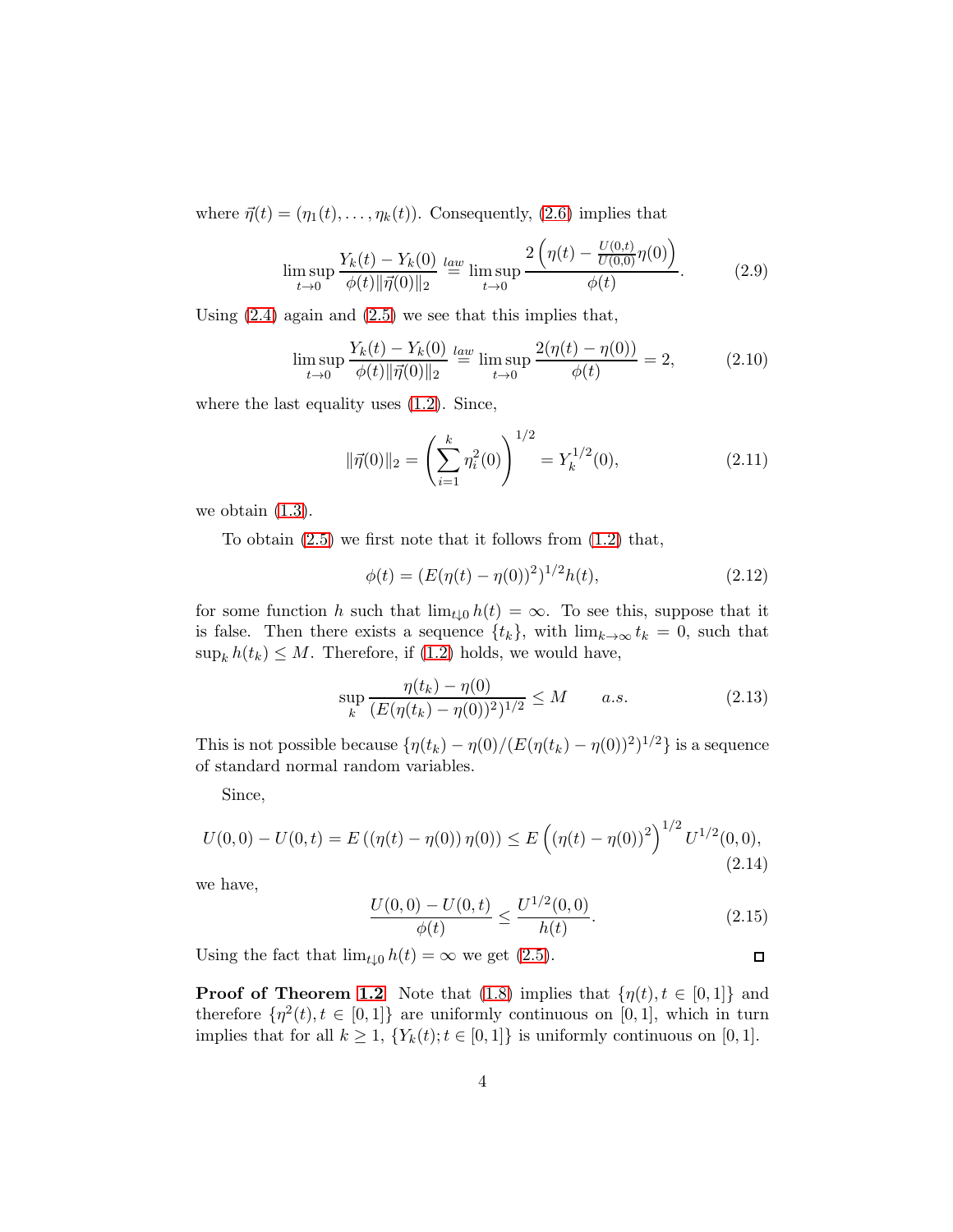To show,

<span id="page-4-1"></span>
$$
\lim_{h \to 0} \sup_{\substack{|u-v| \le h \\ u,v \in \Delta}} \frac{Y_k(u) - Y_k(v)}{\varphi(|u-v|)} \ge 2 \sup_{t \in \Delta} Y_k^{1/2}(t), \quad a.s. \tag{2.16}
$$

it suffices to show that for any  $d \in \Delta$ ,

<span id="page-4-0"></span>
$$
\lim_{h \to 0} \sup_{\substack{|u-v| \le h \\ u,v \in \Delta}} \frac{Y_k(u) - Y_k(v)}{\varphi(|u-v|)} \ge 2Y_k^{1/2}(d), \quad a.s. \tag{2.17}
$$

This is because, [\(2.17\)](#page-4-0) holding almost surely implies that for any countable dense set  $\Delta' \subset \Delta$ ,

$$
\lim_{h \to 0} \sup_{\substack{|u-v| \le h \\ u,v \in \Delta}} \frac{Y_k(u) - Y_k(v)}{\varphi(|u-v|)} \ge 2 \sup_{d \in \Delta'} Y_k^{1/2}(d), \quad a.s. \tag{2.18}
$$

which implies  $(2.16)$ .

Let  $u, v, d \in \Delta$ . We write,

$$
\eta_i^2(u) - \eta_i^2(v) = (\eta_i(u) - \eta_i(v))(\eta_i(u) + \eta_i(v))
$$
\n
$$
= (\eta_i(u) - \eta_i(v))(2\eta_i(d) + (\eta_i(u) - \eta_i(d)) + (\eta_i(v) - \eta_i(d))).
$$
\n(2.19)

It follows from [\(1.8\)](#page-1-1) that,

<span id="page-4-2"></span>
$$
\lim_{h \to 0} \sup_{\substack{|u-v| \le h \\ u,v \in \Delta}} \frac{\sum_{i=1}^{k} (\eta_i(u) - \eta_i(v))(\eta_i(u) - \eta_i(d))}{\varphi(|u-v|)}
$$
\n
$$
\le \lim_{h \to 0} \sup_{\substack{|u-v| \le h \\ u,v \in \Delta}} \frac{\sum_{i=1}^{k} |\eta_i(u) - \eta_i(v)| \sup_{u \in \Delta} |\eta_i(u) - \eta_i(d)|}{\varphi(|u-v|)}
$$
\n
$$
\le \sum_{i=1}^{k} \sup_{u \in \Delta} |\eta_i(u) - \eta_i(d)| := \Delta^*.
$$
\n(2.20)

Therefore, using  $(2.16)$ – $(2.20)$  and  $(2.11)$  with 0 replaced by d we see that,

<span id="page-4-3"></span>
$$
\lim_{h \to 0} \sup_{\substack{|u-v| \le h \\ u,v \in \Delta}} \frac{Y_k(u) - Y_k(v)}{\varphi(|u-v|) Y_k^{1/2}(d)} \tag{2.21}
$$
\n
$$
\ge \lim_{h \to 0} \sup_{\substack{|u-v| \le h \\ u,v \in \Delta}} \frac{2 \sum_{i=1}^k (\eta_i(u) - \eta_i(v)) \eta_i(d)}{\|\vec{\eta}(d)\|_2 \varphi(|u-v|)} - \frac{2 \Delta^*}{\|\vec{\eta}(d)\|_2}.
$$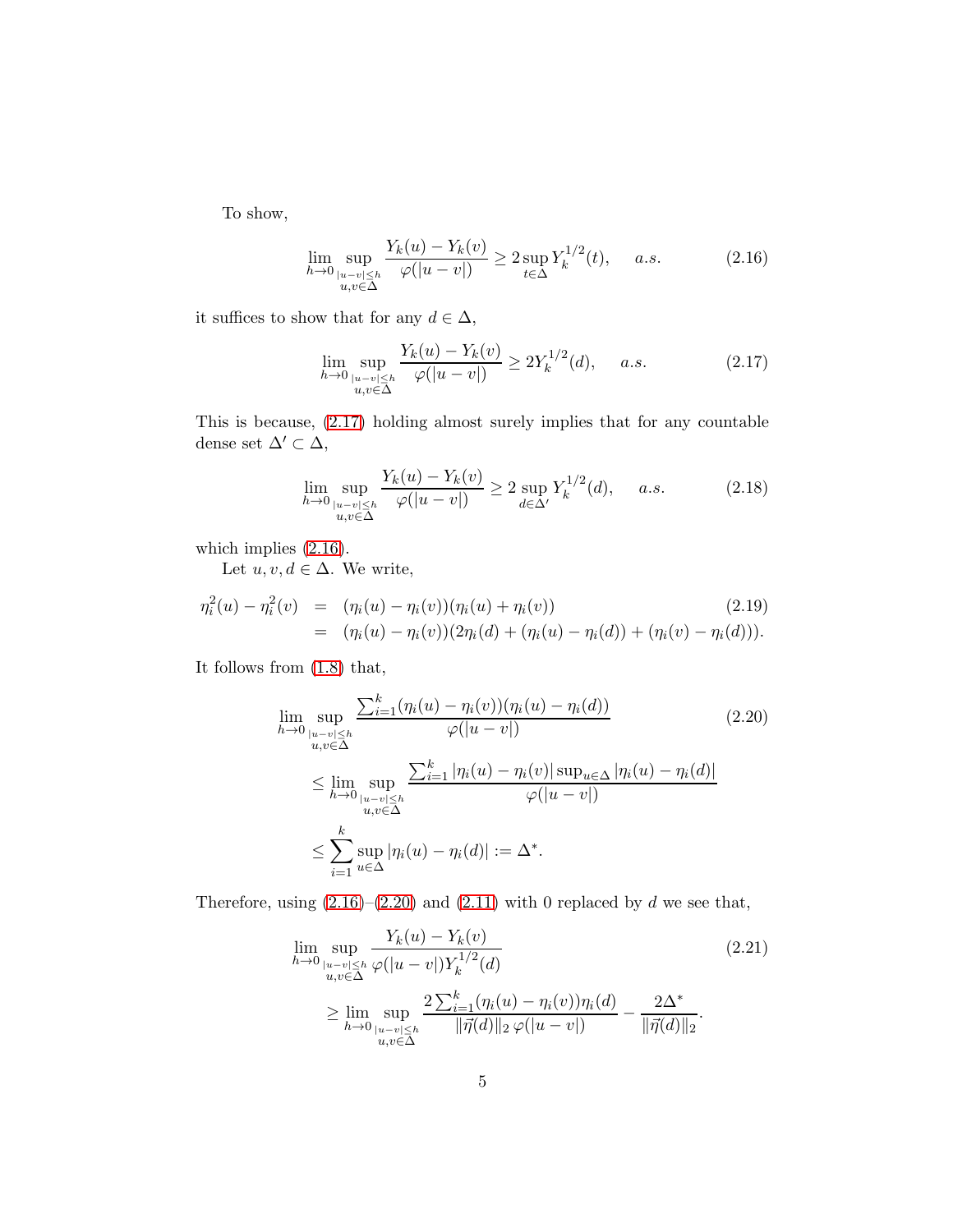To simplify the notation we take  $V(u, v) = U(u, v)/U(d, d)$ . Write

<span id="page-5-0"></span>
$$
\eta_i(u) - \eta_i(v) = V(v, d)\eta_i(u) - V(u, d)\eta_i(v) + G_i(u, v), \qquad (2.22)
$$

where,

$$
G_i(u, v) = (1 - V(v, d))\eta_i(u) - (1 - V(u, d))\eta_i(v).
$$
 (2.23)

In this notation,

$$
\frac{\sum_{i=1}^{k} (\eta_i(u) - \eta_i(v))\eta_i(d)}{\|\vec{\eta}(d)\|_2 \varphi(|u-v|)} - \frac{\sum_{i=1}^{k} G_i(u,v)\eta_i(d)}{\|\vec{\eta}(d)\|_2 \varphi(|u-v|)} \n= \frac{\sum_{i=1}^{k} (V(v,d)\eta_i(u) - V(u,d)\eta_i(v))\eta_i(d)}{\|\vec{\eta}(d)\|_2 \varphi(|u-v|)}.
$$
\n(2.24)

Note that for all  $u, v \in [0, 1],$ 

$$
E\left(\left(V(v,d)\eta_i(u)-V(u,d)\eta_i(v)\right)\eta_i(d)\right)=0.
$$

This shows that  $\eta_i(d)$  is independent of  $\{V(v,d)\eta_i(u) - V(u,d)\eta_i(v); u, v \in$ [0, 1]}. Therefore by [\(2.7\)](#page-2-3),

$$
\left\{ \sum_{i=1}^{k} (V(v, d)\eta_i(u) - V(u, d)\eta_i(v)) \frac{\eta_i(d)}{\|\vec{\eta}(d)\|_2}; \quad u, v \in [0, 1] \right\} \quad (2.25)
$$
  

$$
\stackrel{law}{=} \left\{ V(v, d)\eta(u) - V(u, d)\eta(v); \quad u, v \in [0, 1] \right\}.
$$

It follows that,

<span id="page-5-1"></span>
$$
\lim_{h \to 0} \sup_{\substack{|u-v| \le h \\ u,v \in \Delta}} \frac{\sum_{i=1}^{k} (\eta_i(u) - \eta_i(v)) \eta_i(d)}{\|\vec{\eta}(d)\|_2 \varphi(|u-v|)} \tag{2.26}
$$
\n
$$
+ \lim_{h \to 0} \sup_{\substack{|u-v| \le h \\ u,v \in \Delta}} \frac{\sum_{i=1}^{k} |G_i(u,v)||\eta_i(d)|}{\|\vec{\eta}(d)\|_2 \varphi(|u-v|)}
$$
\n
$$
\stackrel{law}{\geq} \lim_{h \to 0} \sup_{\substack{|u-v| \le h \\ u,v \in \Delta}} \frac{V(v,d)\eta(u) - V(u,d)\eta(v)}{\varphi(|u-v|)}.
$$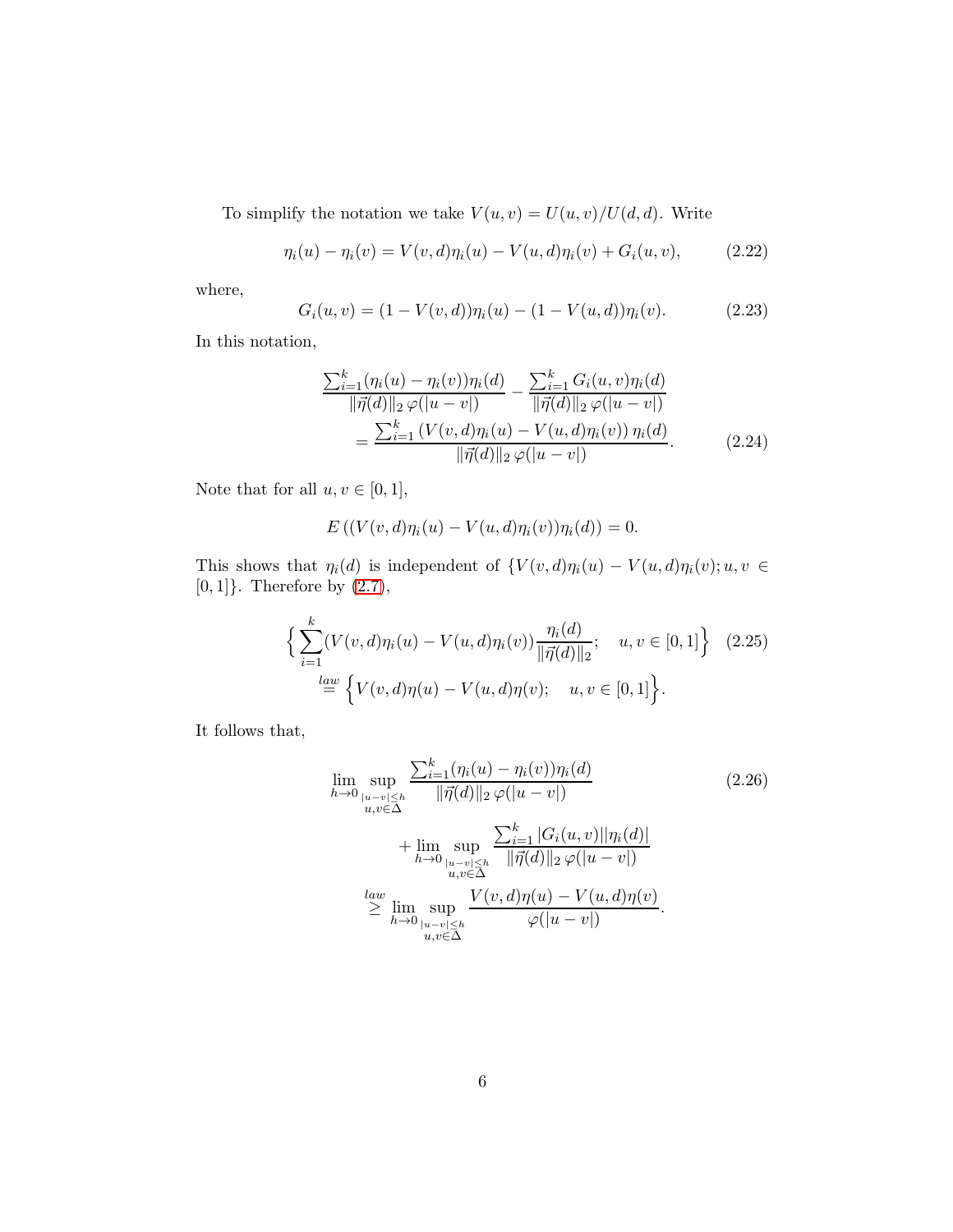Using [\(2.22\)](#page-5-0) we can write,

<span id="page-6-0"></span>
$$
\lim_{h \to 0} \sup_{\substack{|u-v| \le h \\ u,v \in \Delta}} \frac{V(v,d)\eta(u) - V(u,d)\eta(v)}{\varphi(|u-v|)} \tag{2.27}
$$
\n
$$
\ge \lim_{h \to 0} \sup_{\substack{|u-v| \le h \\ u,v \in \Delta}} \frac{(\eta(u) - \eta(v))}{\varphi(|u-v|)} - \lim_{h \to 0} \sup_{\substack{|u-v| \le h \\ u,v \in \Delta}} \frac{|G(u,v)|}{\varphi(|u-v|)}
$$
\n
$$
= 1 - \lim_{h \to 0} \sup_{\substack{|u-v| \le h \\ u,v \in \Delta}} \frac{|G(u,v)|}{\varphi(|u-v|)},
$$

where

$$
G(u, v) = (1 - V(v, d))\eta(u) - (1 - V(u, d))\eta(v)
$$
\n(2.28)

and we use [\(1.8\)](#page-1-1) for the last line in [\(2.27\)](#page-6-0).

It follows from  $(2.26)$  and  $(2.27)$  that,

<span id="page-6-2"></span>
$$
\lim_{h \to 0} \sup_{\substack{|u-v| \le h \\ u,v \in \Delta}} \frac{\sum_{i=1}^k (\eta_i(u) - \eta_i(v)) \eta_i(d)}{\|\vec{\eta}(d)\|_2 \varphi(|u-v|)} \ge 1 - \mathcal{H},\tag{2.29}
$$

where,

$$
\mathcal{H} = \lim_{h \to 0} \sup_{\substack{|u-v| \leq h \\ u,v \in \Delta}} \frac{\sum_{i=1}^k |G_i(u,v)| |\eta_i(d)|}{\|\vec{\eta}(d)\|_2 \varphi(|u-v|)} + \lim_{h \to 0} \sup_{\substack{|u-v| \leq h \\ u,v \in \Delta}} \frac{|G(u,v)|}{\varphi(|u-v|)}
$$

Using the Schwartz inequality followed by the triangle inequality we note that,

$$
\frac{\sum_{i=1}^k |G_i(u,v)||\eta_i(d)|}{\|\vec{\eta}(d)\|_2 \varphi(|u-v|)} \leq \frac{\sum_{i=1}^k |G_i(u,v)|}{\varphi(|u-v|)}.
$$

Therefore,

$$
\mathcal{H} \le \sum_{i=0}^{k} \lim_{h \to 0} \sup_{\substack{|u-v| \le h \\ u,v \in \Delta}} \frac{|G_i(u,v)|}{\varphi(|u-v|)}, \qquad a.s., \tag{2.30}
$$

where for notational convenience we have set  $G_0 = G$ .

Set,

$$
\sigma^{2}(u,v) = E(\eta(u) - \eta(v))^{2},
$$
\n(2.31)

and

<span id="page-6-1"></span>
$$
\tilde{\sigma}^2(x) = \sup_{|u-v| \le x} \sigma^2(u,v). \tag{2.32}
$$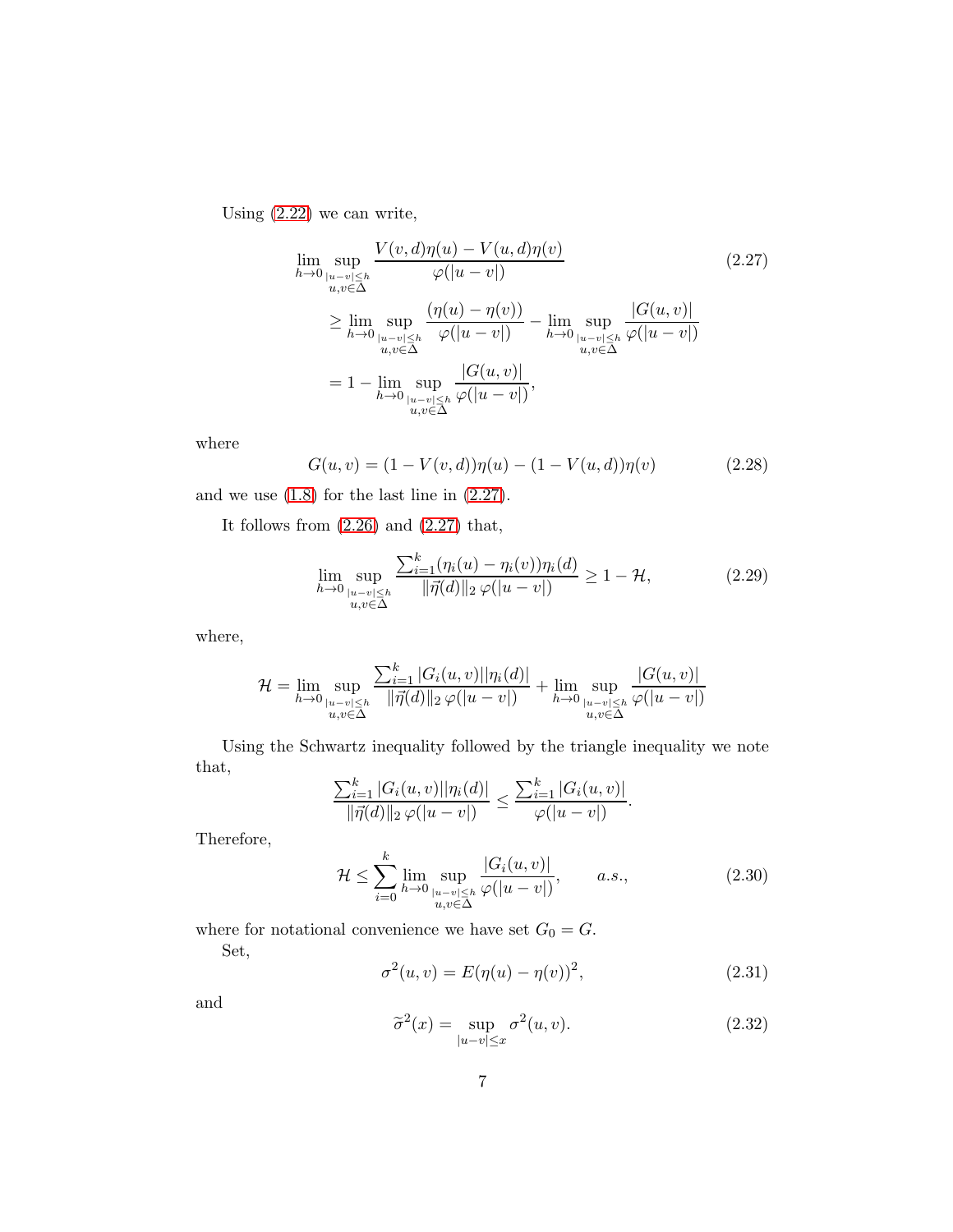Then it follows from [\(1.8\)](#page-1-1) that we can write,

<span id="page-7-0"></span>
$$
\varphi(h) = \tilde{\sigma}(h)g(h), \text{ where necessarily, } \lim_{h \to 0} g(h) = \infty. \tag{2.33}
$$

This follows by a minor modification of the argument used to prove [\(2.12\)](#page-3-1). Note that for any sequence  $h_k \to 0$  we can find sequences  $\{u_k\}, \{v_k\}$  in  $\Delta$ , with  $|u_k - v_k| \leq h_k$  such that  $\tilde{\sigma}(h_k) \leq 2\sigma(u_k, v_k)$ . Now, suppose that  $\limsup_{h\to 0} g(h) = M$ . Then by [\(1.8\)](#page-1-1) we would have,

$$
\sup_{k \to \infty} \frac{\eta(u_k) - \eta(v_k)}{\sigma(u_k, v_k)} \le 4M \qquad a.s.
$$

This is not possible because each term  $(\eta(u_k) - \eta(v_k))/\sigma(u_k, v_k)$  is a standard normal random variable.

We show in Lemma [2.1](#page-8-0) below that,

$$
|G(u,v)| \le \frac{\sigma(d,v)}{U^{1/2}(d,d)} |\eta(u) - \eta(v)| + \frac{\sigma(u,v)}{U^{1/2}(d,d)} |\eta(v)|. \tag{2.34}
$$

Therefore, using [\(1.8\)](#page-1-1) and [\(2.33\)](#page-7-0) we have,

<span id="page-7-1"></span>
$$
\lim_{h \to 0} \sup_{\substack{|u-v| \le h \\ u,v \in \Delta}} \frac{|G(u,v)|}{\varphi(|u-v|)} \le \lim_{h \to 0} \sup_{\substack{|u-v| \le h \\ u,v \in \Delta}} \frac{|\eta(u) - \eta(v)|\sigma(d,v)}{U^{1/2}(d,d)\,\varphi(|u-v|)} \qquad (2.35)
$$
\n
$$
+ \lim_{h \to 0} \sup_{\substack{|u-v| \le h \\ u,v \in \Delta}} \frac{\sigma(u,v)}{U^{1/2}(d,d)\,\varphi(|u-v|)} \eta(v)
$$
\n
$$
\le \sup_{d,v \in \Delta} \frac{\sigma(d,v)}{U^{1/2}(d,d)} + \lim_{h \to 0} \frac{1}{g(h)} \sup_{v \in \Delta} \frac{|\eta(v)|}{U^{1/2}(d,d)} = \frac{\tilde{\sigma}(|\Delta|)}{U^{1/2}(d,d)}.
$$

where  $\tilde{\sigma}(|\Delta|)$  is defined in [\(2.32\)](#page-6-1). We now use [\(2.21\)](#page-4-3), [\(2.29\)](#page-6-2) and [\(2.35\)](#page-7-1) to see that,

<span id="page-7-2"></span>
$$
\lim_{h \to 0} \sup_{\substack{|u-v| \le h \\ u,v \in \Delta}} \frac{Y_k(u) - Y_k(v)}{\varphi(|u-v|)}\n\ge 2Y_k^{1/2}(d) \left(1 - (k+1) \frac{\widetilde{\sigma}(|\Delta|)}{U^{1/2}(d,d)}\right) - 2\Delta^*, \quad a.s.,
$$
\n(2.36)

where  $d \in \Delta$  and  $\Delta^*$  is defined in [\(2.20\)](#page-4-2).

Suppose that  $|\Delta| = 1/n$ . Then it follows from Lemma [2.2](#page-9-0) that,

<span id="page-7-3"></span>
$$
P\left(\Delta^* \ge k((1+2C)\tilde{\sigma}^2(1/n)\log n)^{1/2}\right) \le \frac{2k}{n^C}.\tag{2.37}
$$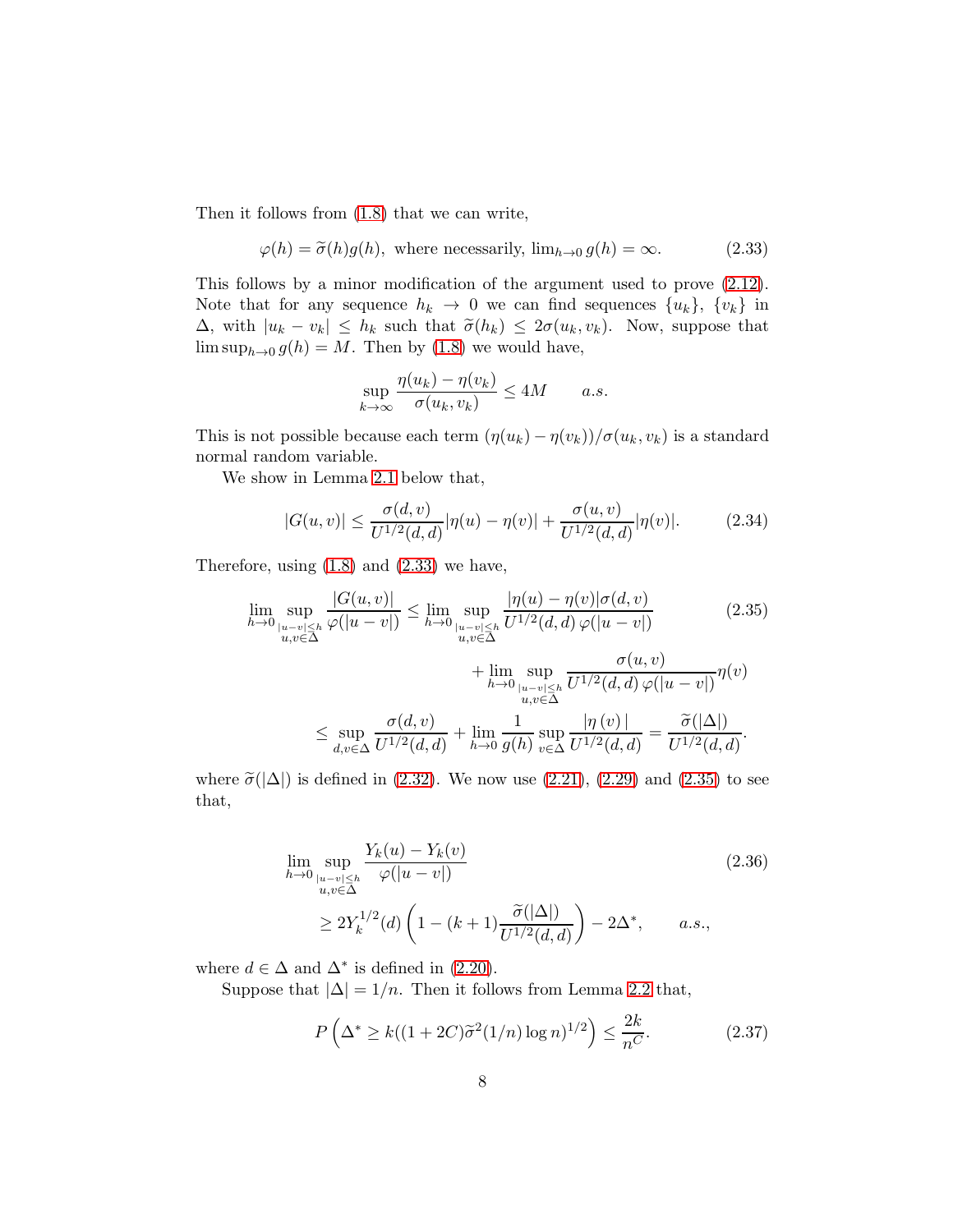Now let  $\Delta(d, n) \subseteq \Delta$ , be an interval of size  $1/n$  that contains d. It follows from [\(2.36\)](#page-7-2) and [\(2.37\)](#page-7-3) applied to  $\Delta(d, n)$  and  $\Delta^*(d, n)$  that,

<span id="page-8-1"></span>
$$
\lim_{h \to 0} \sup_{\substack{|u-v| \le h \\ u,v \in \Delta}} \frac{Y_k(u) - Y_k(v)}{\varphi(|u-v|)} \tag{2.38}
$$
\n
$$
\ge \lim_{h \to 0} \sup_{\substack{|u-v| \le h \\ u,v \in \Delta(d,n)}} \frac{Y_k(u) - Y_k(v)}{\varphi(|u-v|)} \times 2Y_k^{1/2}(d) \left(1 - (k+1) \frac{\tilde{\sigma}(|\Delta|)}{U^{1/2}(d,d)}\right) - 2k((1+2C)\tilde{\sigma}^2(1/n)\log n)^{1/2},
$$

except, possibly, on a set of measure  $2k/n^C$ . Taking  $n \to \infty$ , and using [\(1.7\)](#page-1-2), gives [\(2.17\)](#page-4-0) and consequently [\(2.16\)](#page-4-1), which is the lower bound in [\(1.9\)](#page-1-4).

We now obtain the upper bound in [\(1.9\)](#page-1-4). Let  $\Delta_{m,n} = \Delta \cap \left[\frac{m-1}{n}\right]$  $\frac{n-1}{n}, \frac{m+1}{n}$  $\frac{+1}{n}$ . Analogous to [\(2.38\)](#page-8-1) we have,

<span id="page-8-2"></span>
$$
\lim_{h \to 0} \sup_{\substack{|u-v| \le h \\ u, v \in \Delta_{m,n}}} \frac{Y_k(u) - Y_k(v)}{\varphi(|u-v|)} \tag{2.39}
$$
\n
$$
\le 2Y_k^{1/2}(m/n) \left(1 + (k+1) \frac{\tilde{\sigma}(2/n)}{U^{1/2}(\frac{m}{n}, \frac{m}{n})}\right) + k((1+2C)\tilde{\sigma}^2(2/n) \log n)^{1/2}
$$
\n
$$
:= 2Y_k^{1/2}(m/n) \mathcal{A}(\tilde{\sigma}(2/n), k, n, C),
$$

except, possibly, on a set of measure  $2k/n^C$ . The proof of [\(2.39\)](#page-8-2) proceeds in essentially the same way as the proof of [\(2.38\)](#page-8-1). In the proof of the lower bound in [\(2.38\)](#page-8-1) we subtract several terms. In proving the upper bound in [\(2.39\)](#page-8-2) we add these terms. It then follows that,

<span id="page-8-0"></span>
$$
\lim_{h \to 0} \sup_{\substack{|u-v| \le h \\ u,v \in \Delta}} \frac{Y_k(u) - Y_k(v)}{\varphi(|u-v|)}
$$
\n
$$
\le 2 \sup_{m=1,\dots,n-1} Y_k^{1/2}(m/n) \mathcal{A}(\tilde{\sigma}(2/n), k, n, C)
$$
\n
$$
\le 2 \sup_{v \in \Delta} Y_k^{1/2}(v) \mathcal{A}(\tilde{\sigma}(2/n), k, n, C),
$$
\n(2.40)

except possibly on a set of measure  $2k/n^{C-1}$ . Taking the limit as  $n \to \infty$ gives the upper bound in [\(1.9\)](#page-1-4).  $\Box$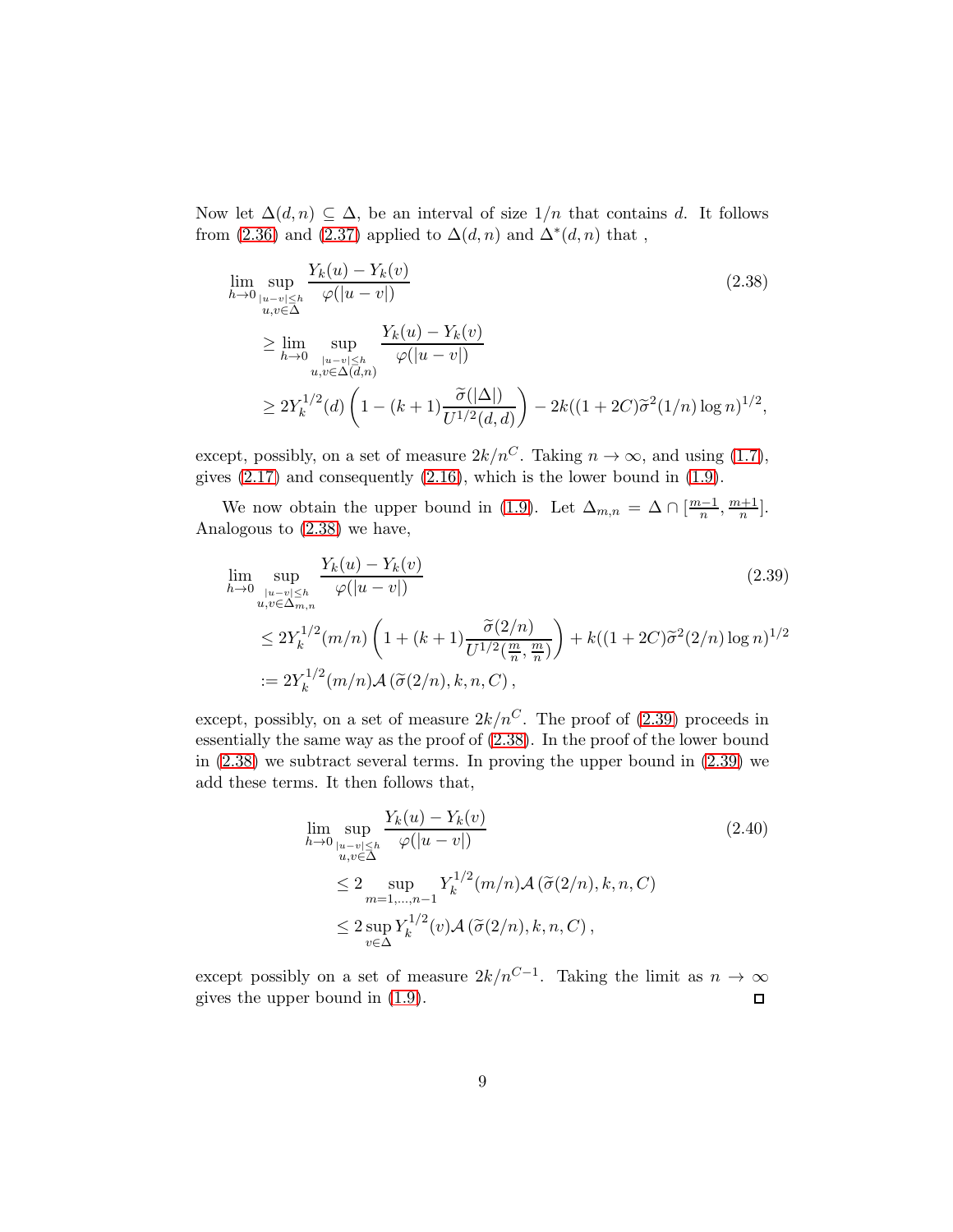Lemma 2.1

$$
|G(u,v)| \le \frac{\sigma(d,v)}{U^{1/2}(d,d)} |\eta(u) - \eta(v)| + \frac{\sigma(u,v)}{U^{1/2}(d,d)} |\eta(v)|. \tag{2.41}
$$

Proof: We write,

$$
G(u, v) = (1 - V(v, d))(\eta(u) - \eta(v)) + (V(u, d) - V(v, d))\eta(v).
$$

Note that,

$$
|(V(u, d) - V(v, d))| = \frac{|(E(\eta(u) - \eta(v))\eta(d))|}{U(d, d)}
$$
  

$$
\leq \frac{(E(\eta(u) - \eta(v))^2 E\eta^2(d))^{1/2}}{U(d, d)}
$$
  

$$
\leq \frac{\sigma(u, v)}{U^{1/2}(d, d)},
$$

and,

$$
(1 - V(v, d)) = \frac{(E(\eta(d) - \eta(v))\eta(d))}{U(d, d)}
$$
  
 
$$
\leq \frac{(E(\eta(d) - \eta(v))^2 E\eta^2(d))^{1/2}}{U(d, d)}
$$
  
 
$$
\leq \frac{\sigma(d, v)}{U^{1/2}(d, d)}.
$$

<span id="page-9-0"></span>

Lemma 2.2

<span id="page-9-1"></span>
$$
P\left(\sum_{i=1}^{k} \sup_{u \in \Delta} |\eta_i(u) - \eta_i(d)| \ge k((1 + 2C)\tilde{\sigma}^2(|\Delta|) \log 1/|\Delta|)^{1/2}\right) \le 2k|\Delta|^C.
$$
\n(2.42)

**Proof:** Let **a** be the median of  $\sup_{u \in \Delta} (\eta_1(u) - \eta_1(d))$ . It follows from [\[1,](#page-10-2) Lemma 5.4.3] that,

$$
P\left(\sup_{u\in\Delta}|\eta_1(u)-\eta_1(d)|\geq \mathbf{a}+\widetilde{\sigma}(|\Delta|)t\right)\leq 2e^{-t^2/2}.\tag{2.43}
$$